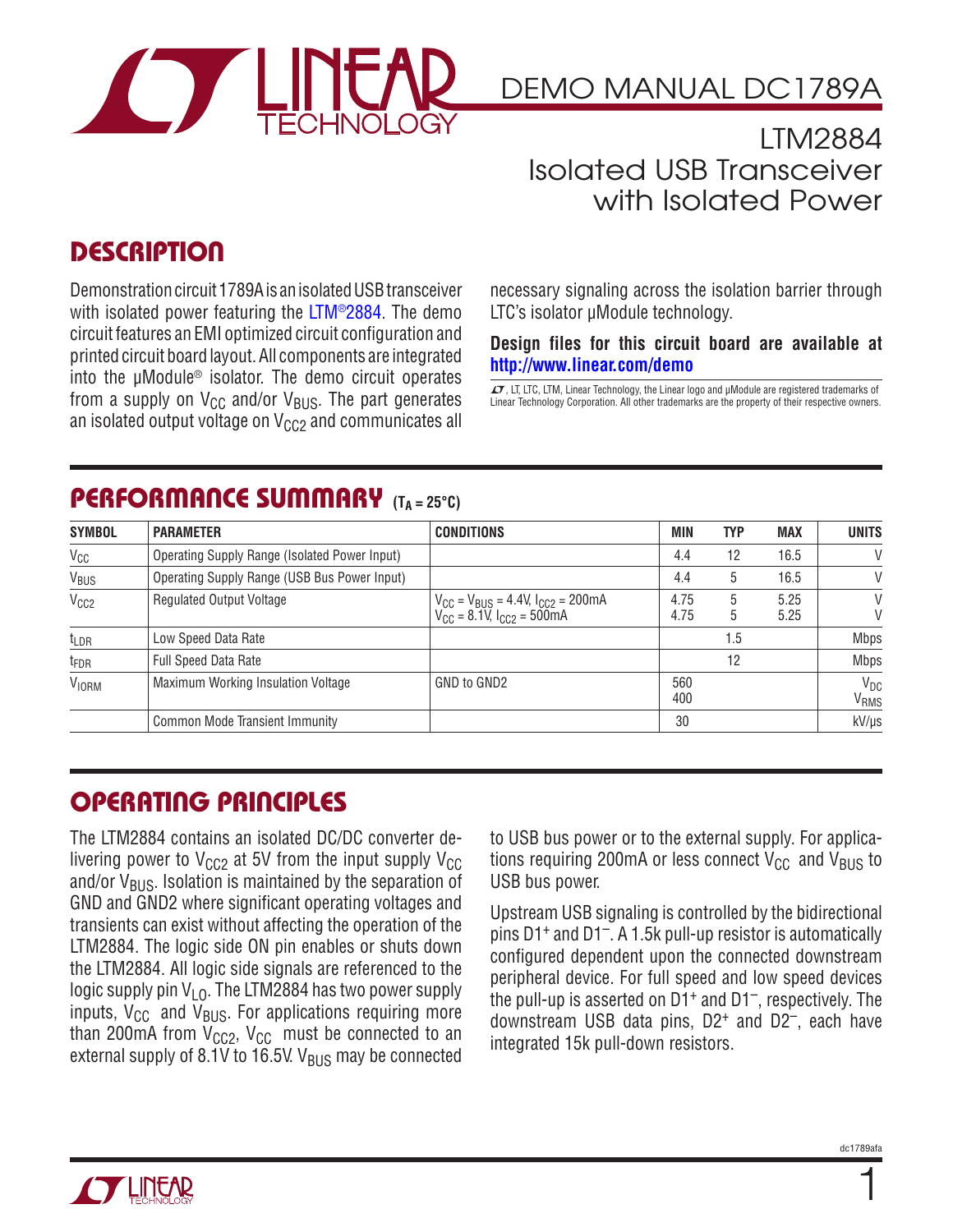# Operating PriNciples

The LTM2884 includes a suspend power feature that when enabled (high) reduces the supply current on  $V_{CC}$ and  $V_{BUS}$  when the upstream USB bus is idle. However, in this mode, if a downstream device is connected or disconnected from the bus or remote wake-up functionality is configured, it will not be recognized by the LTM2884 and relayed to the host. A resume command at the upstream side will wake up the LTM2884 and a re-numeration by the host will be required. If suspend power is configured low the LTM2884 operates in a low power mode but will respond to disconnects, reconnects, downstream wake-up commands, or host resume commands.

The demo circuit has been designed and optimized for low RF emissions. EMI mitigation techniques used include the following:

- 1. Board/ground plane size has been minimized. This reduces the dipole antenna formed between the logic side and isolated side ground planes.
- 2. Top signal routing and ground floods have been optimized to reduce signal loops, minimizing differential mode radiation.

EMI performance is shown in Figure 1, measured using a gigahertz transverse electromagnetic (GTEM) cell and method detailed in IEC 61000-4-20, "Testing and Measurement Techniques – Emission and Immunity Testing in Transverse Electromagnetic Waveguides."



**Figure 1. DC1789A Radiated Emissions, Normalized to 10m per IEC 61000-4-20**



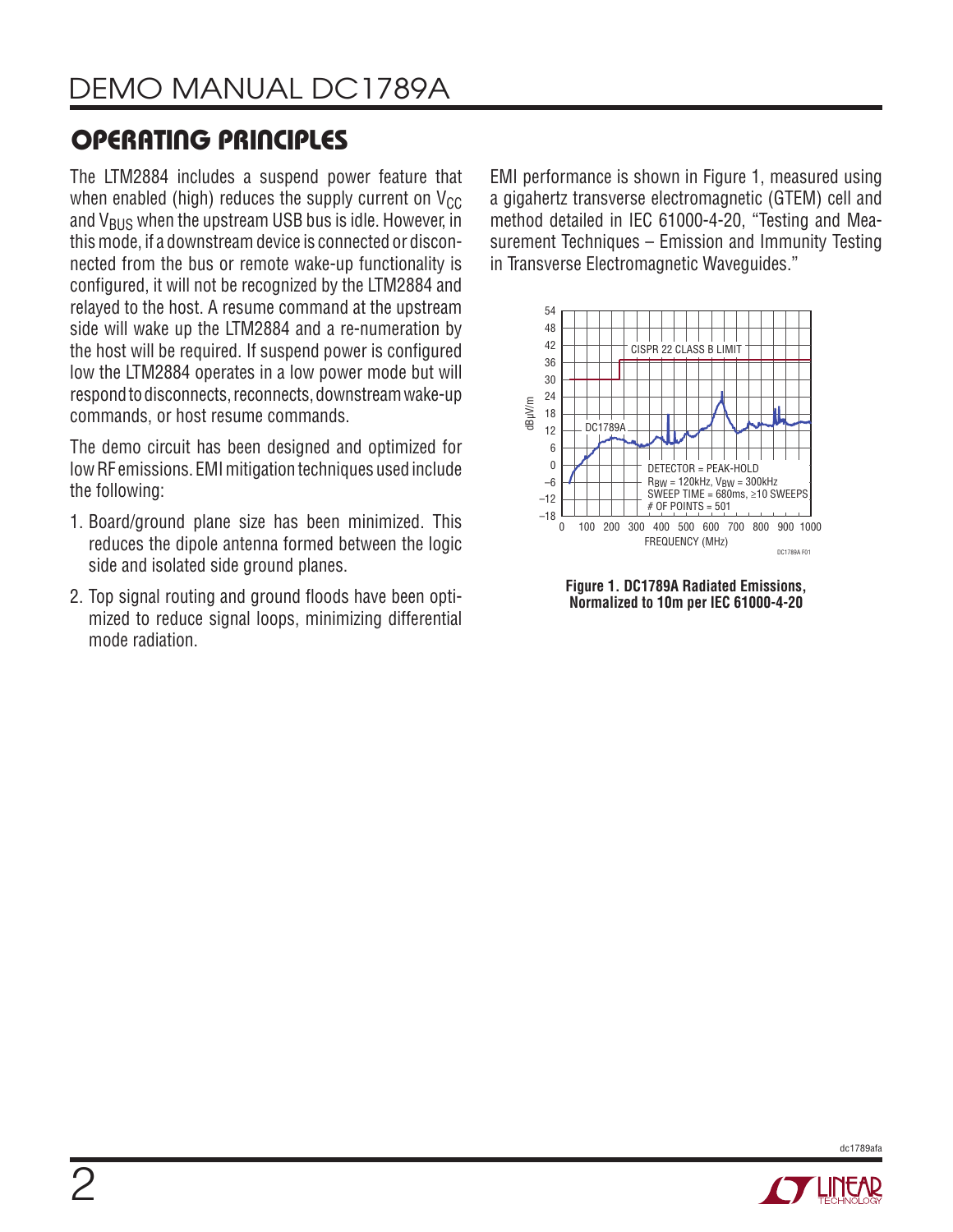## Quick Start Procedure

Demonstration circuit 1789A makes it easy to set up and evaluate the performance of the LTM2884. Refer to Figure 2 for proper measurement equipment setup and follow the procedure below.

NOTE: When measuring the input or output voltage ripple or high speed signals, care must be taken to avoid a long ground lead on the oscilloscope probe.

- 1. Place jumpers in their default positions:
	- **JP1** V<sub>CC</sub> supply in the V<sub>BUS</sub> position
	- **JP2**  $V_{\text{BUS}}$  supply in the  $V_{\text{BUS}}$  position
	- **JP3** SUSPEND POWER in the OFF position
	- **JP4** C2 in the OUT position

NOTE: To simulate a hub/splitter output, C2 can be jumpered IN. The additional capacitance reduces  $V_{BUS}$ droop on downstream device plug-in.

- 2. Connect USB cable from computer to input side (J1) of the demo board.
- 3. Connect computer mouse, low speed device, or USB memory stick, typically high speed device, to output side (J2) of demo board.
- 4. Verify proper operation of mouse or memory stick.



**Figure 2. Demo Board Setup**

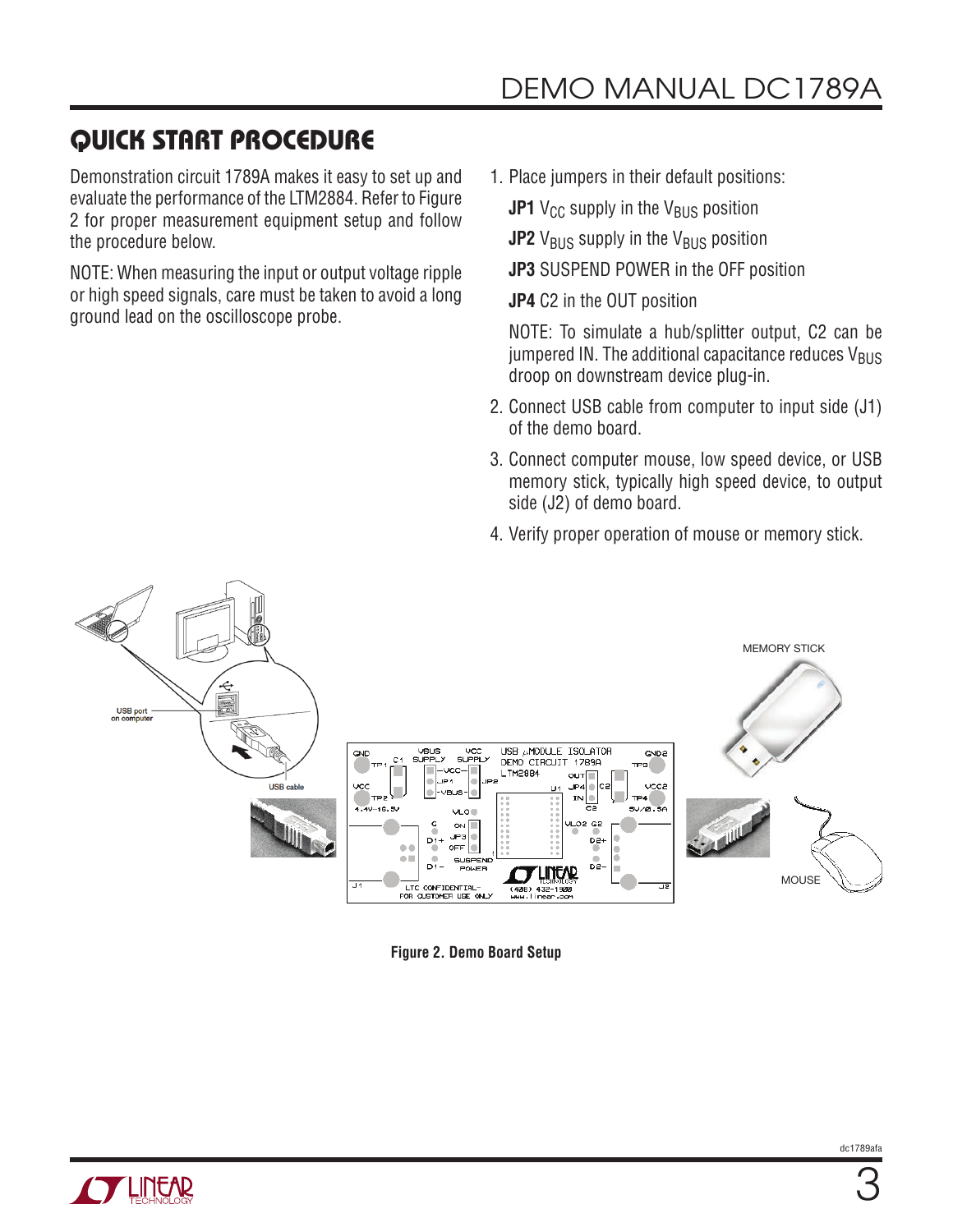# DEMO MANUAL DC1789A

## PCB Layout



Layer 1. Top Layer **Layer 1. Top Layer**

dc1789afa

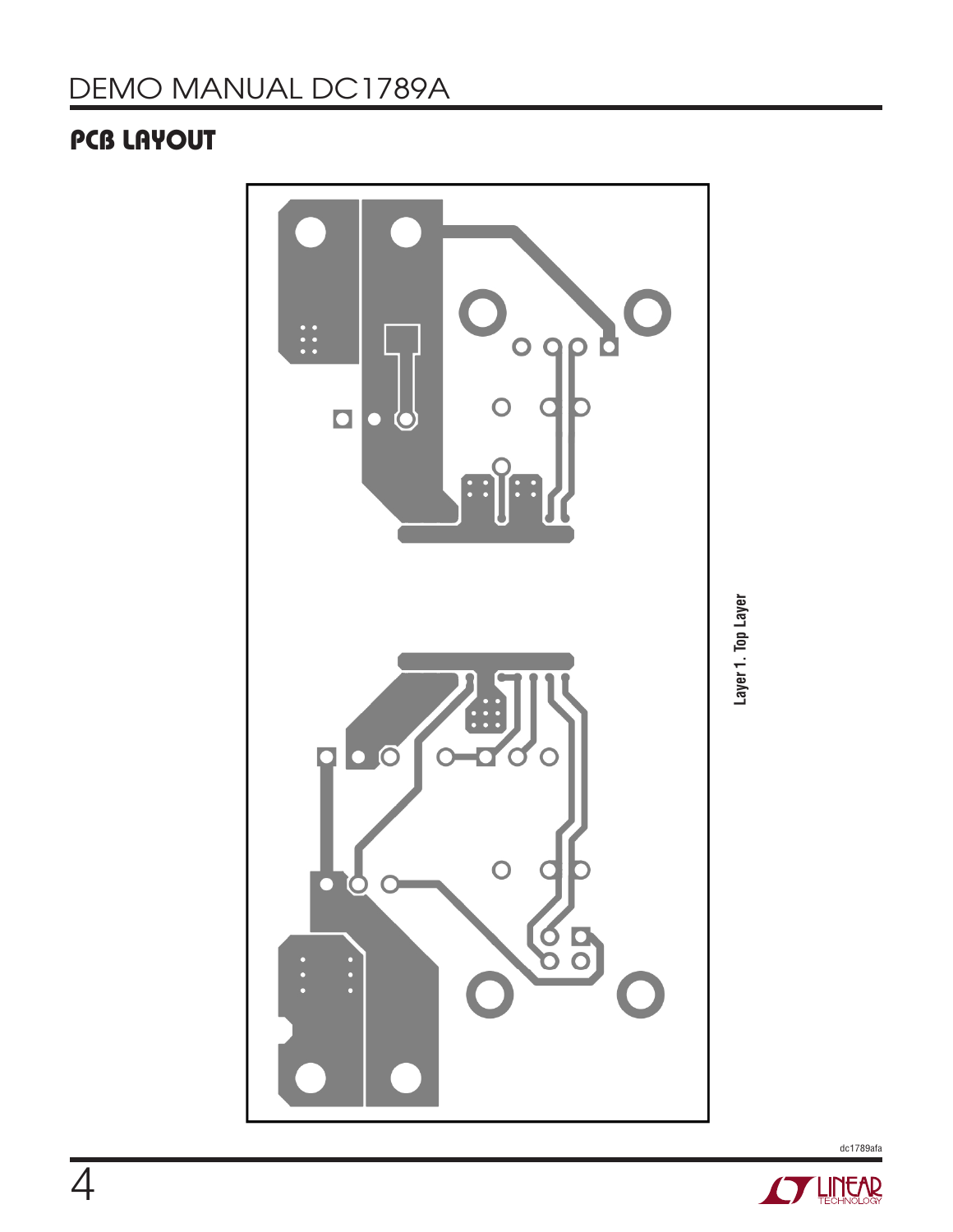### PCB Layout



dc1789afa

5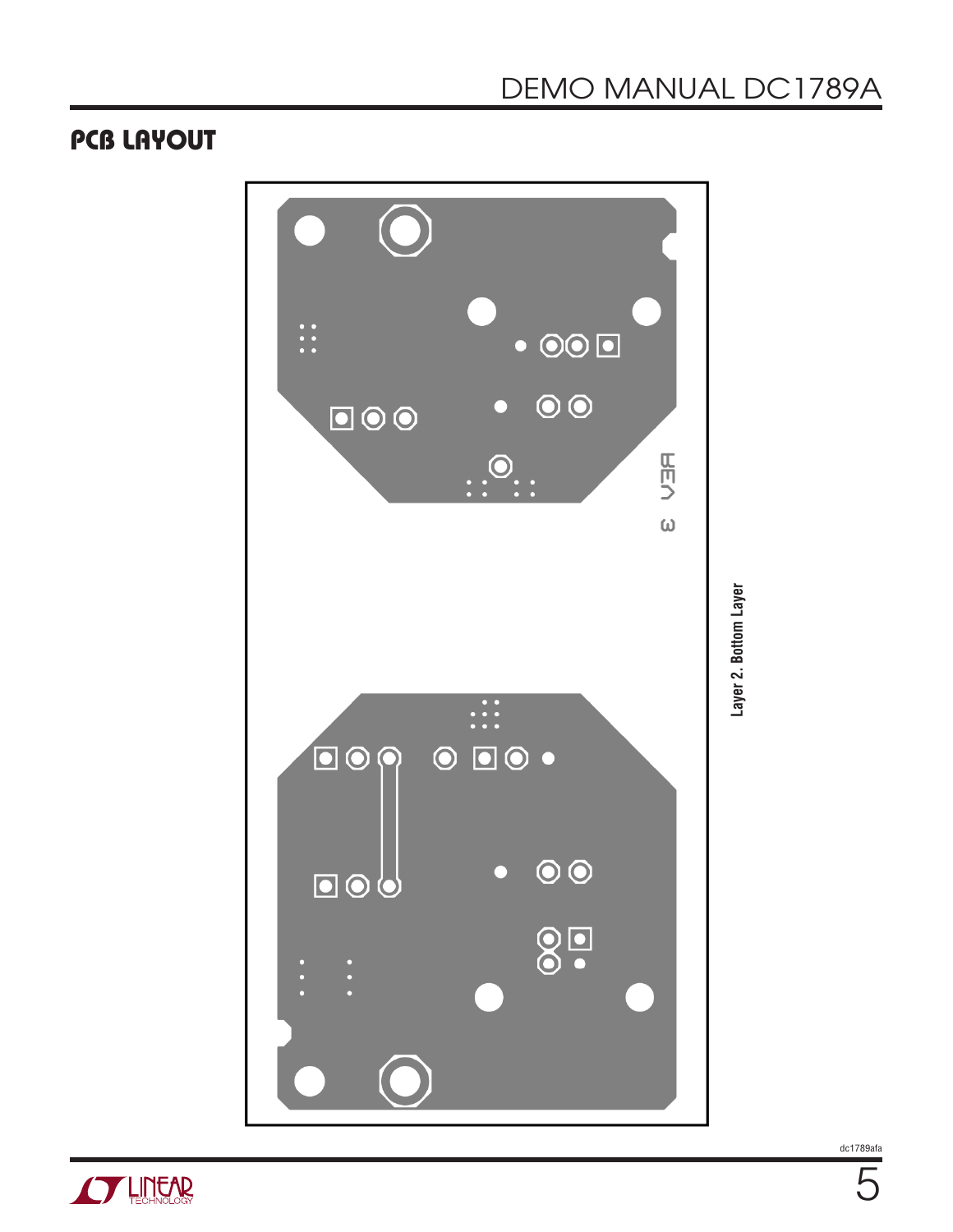### Parts List

| <b>ITEM</b>                               | QTY | <b>REFERENCE</b> | <b>PART DESCRIPTION</b>       | <b>MANUFACTURER/PART NUMBER</b>  |  |  |  |  |
|-------------------------------------------|-----|------------------|-------------------------------|----------------------------------|--|--|--|--|
| <b>Required Circuit Components</b>        |     |                  |                               |                                  |  |  |  |  |
|                                           |     | U1               | I.C., LTM2884CY               | LINEAR LTM2884CY#PBF             |  |  |  |  |
| Hardware/Components (For Demo Board Only) |     |                  |                               |                                  |  |  |  |  |
| 2                                         |     | C1               | CAP., TANT 22F 25V 20% 'C'    | AVX TAJC226M025R                 |  |  |  |  |
| 3                                         |     | C <sub>2</sub>   | CAP., TANT 100F 10V 20% 'C'   | AVX TPSC107M010R0150             |  |  |  |  |
| 4                                         |     | J1               | USB RECEPTACLE TYPE B         | MILL-MAX 897-43-004-90-00000     |  |  |  |  |
| 5                                         |     | J <sub>2</sub>   | USB RECEPTACLE TYPE A         | MILL-MAX 896-43-004-90-00000     |  |  |  |  |
| 6                                         | 3   | $JP1-4$          | 0.1" SINGLE ROW HEADER, 3-PIN | SAMTEC TSW-103-26-L-S            |  |  |  |  |
|                                           | 3   | $JP1-4$          | <b>SHUNT</b>                  | SAMTEC SNT-100-BK-G              |  |  |  |  |
| 8                                         | 4   | <b>TP1-4</b>     | TESTPOINT. TURRET. 0.095      | MILL-MAX 2501-2-00-80-00-00-07-0 |  |  |  |  |



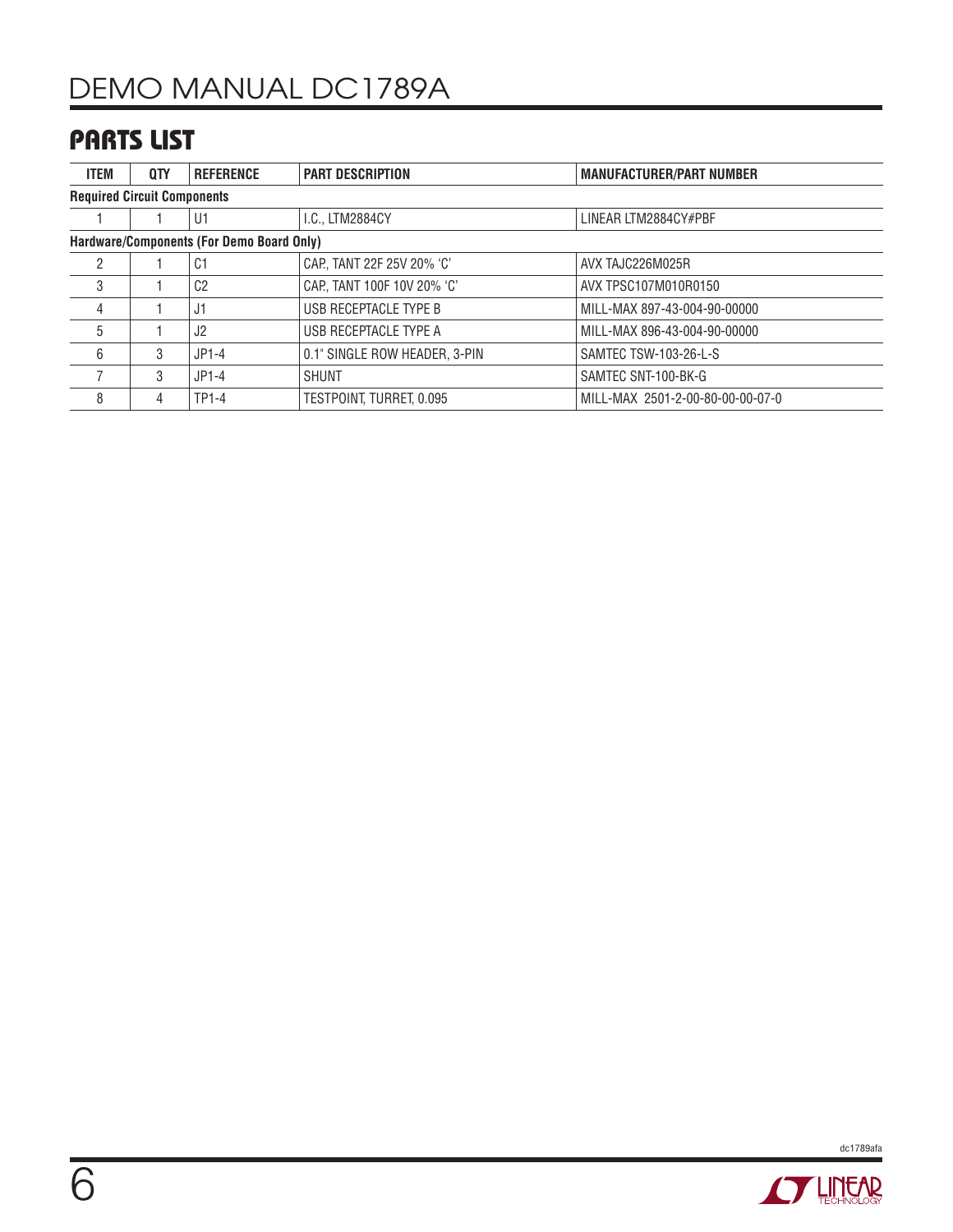## Schematic Diagram





Information furnished by Linear Technology Corporation is believed to be accurate and reliable. However, no responsibility is assumed for its use. Linear Technology Corporation makes no representation that the interconnection of its circuits as described herein will not infringe on existing patent rights.

# DEMO MANUAL DC1789A

dc1789afa

7